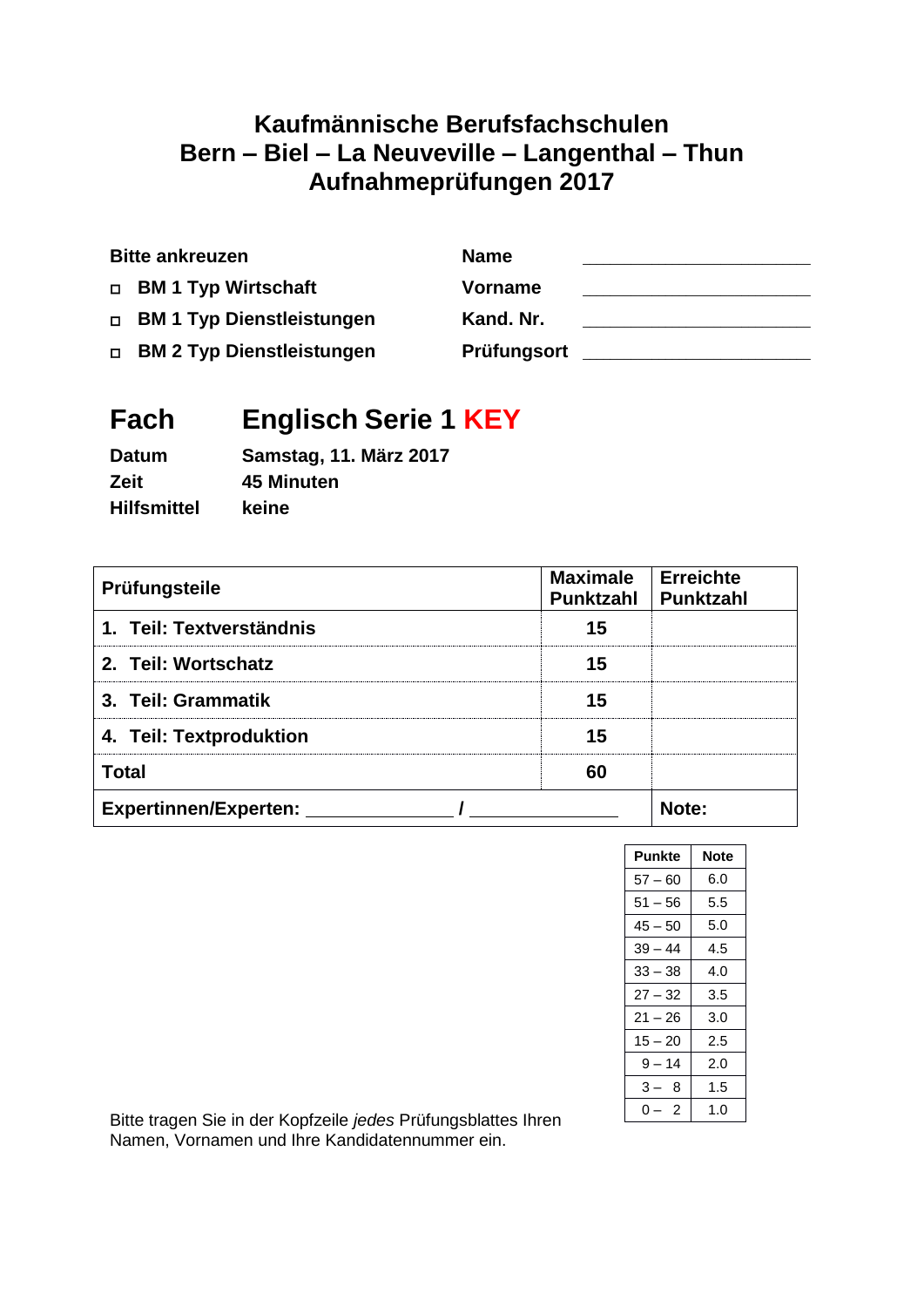| Name: | Vorname: | Kandidatennummer: |
|-------|----------|-------------------|
|       |          |                   |

# **1. Teil: Textverständnis (15 points) erreichte Punktzahl: \_\_\_\_\_\_\_\_\_\_\_**

# **A True or False \_\_\_\_ / 10**

Look at the statements below about **English villages**. Read the text on the next page and decide if each sentence is true or false. Write **T** (true) or **F** (false) for each statement.

|                |                                                                                                | T or F |
|----------------|------------------------------------------------------------------------------------------------|--------|
| $\mathbf 1$    | It is unusual for visitors to visit the villages near Hartbridge.                              |        |
| $ 2\rangle$    | The Hugo family still lives at Camberwell Court.                                               | F      |
| 3              | The brochure advises visitors to visit both Camberwell Court and the<br>village of Camberwell. |        |
| $\overline{4}$ | You can hire small boats from the bridge in Hidcot.                                            | F      |
| 5              | You can take the bus directly to 'The Boat' pub near Hidcot.                                   | F      |
| 6              | Jane Potter wrote her books in the Green Valley woods.                                         | т      |
| $\overline{7}$ | It takes about 2 hours to get to Tatterbridge.                                                 | F      |
| 8              | In the 18 <sup>th</sup> century many people worked in the coal industry in Moordale.           | т      |
| 9              | You can visit the paper factory and the cotton factory in Moordale.                            | F      |
| 10             | You can get to all four villages directly from Hartbridge.                                     | F      |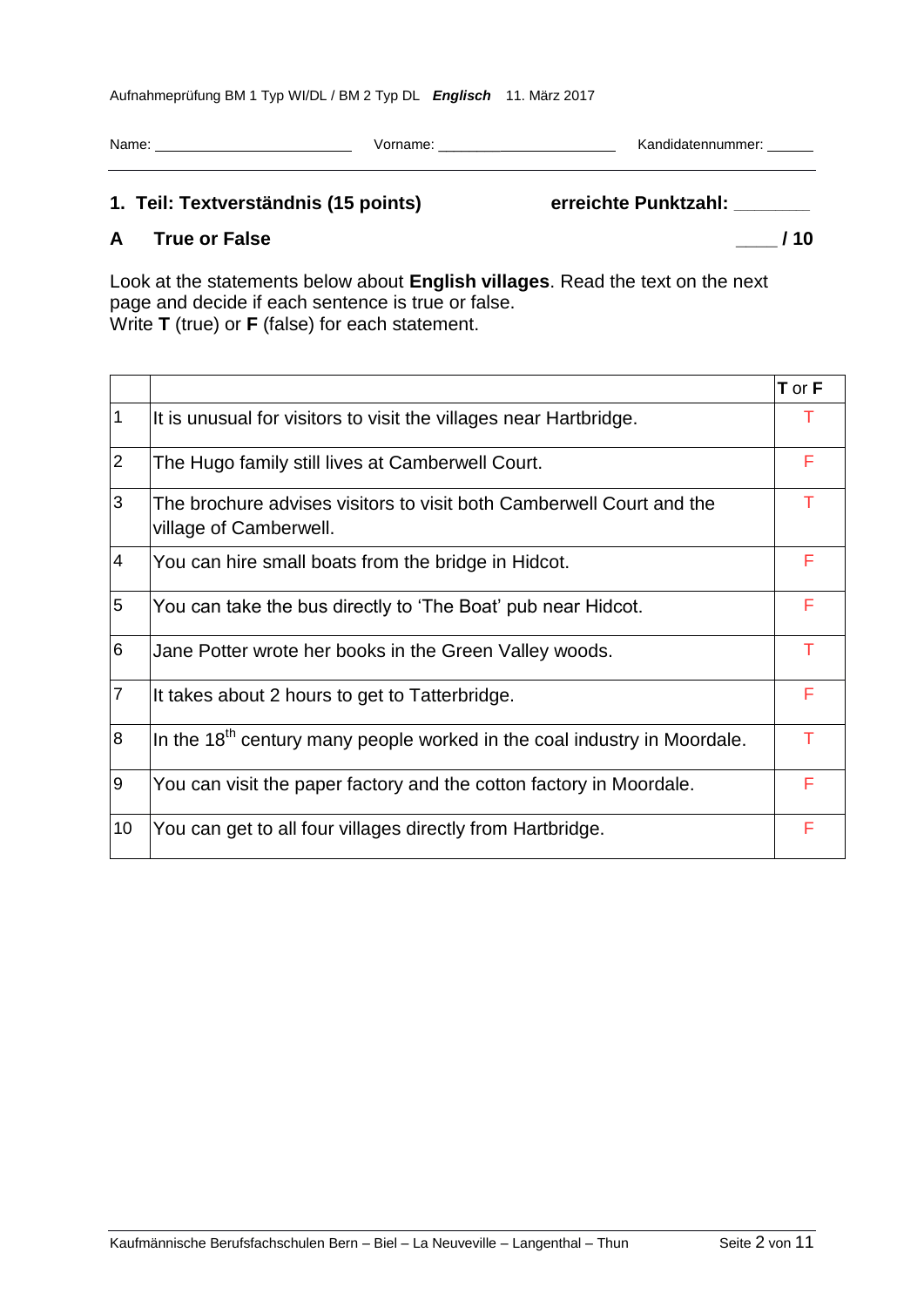| Name: | orname. | .andidatennummer |
|-------|---------|------------------|
|       |         |                  |

# **Explore the Villages around Hartbridge**

Many visitors come to Hartbridge to see the wonderful art galleries and museums, the beautiful buildings and the fantastic parks. Not many people go outside the city, and so they miss out on experiencing the scenery and the fascinating history of the villages around Hartbridge. This brochure will tell you what you can see if you take a short bus ride out of the city.

#### **Camberwell**

The historic village of Camberwell was once the home of the wealthy Hugo family. They lived in a huge country house, Camberwell Court, and owned all the land in the area. The family sold their house in the 1940s, and it is now open to the public. You can spend a whole day walking around the house and gardens. There is a small exhibition about the family, a children's play area, a gift shop and a restaurant. But the village of Camberwell is also worth a visit. There are some beautiful cottages with well kept gardens, and there is a small church from the eleventh century. To get to Camberwell, take Bus 46 from the Bus station. It takes about 40 minutes to get there.

#### **Hidcot**

Hidcot is an attractive village situated on the River Owell. Wildlife lovers should visit the Nature Park to the south of the village, where there are large numbers of rare birds and flowers. However, you will probably see plenty of wildlife from the bridge in the village centre! In Hidcot, you can take a two-hour river cruise - a great way to see the countryside and learn about the local wildlife from a guide. If you prefer to explore the river by yourself, you can walk one and a half miles along the river to the pub 'The Boat' which cannot be reached by road. Here, you can hire small boats and explore the river at your leisure. To get to Hidcot, take Bus 7A to Reeford. Hidcot is half way between Hartbridge and Reeford.

#### **Tatterbridge**

The beautiful village of Tatterbridge was home to the children's writer Jane Potter, whose stories of Benjamin Bear are loved by adults and children around the world. Jane Potter's home is now a museum and tea shop, and is well worth a visit just for its wonderful gardens. It also has a gift shop where you can buy souvenirs and books. Tatterbridge has a number of interesting shops including an excellent cake shop, and 'Wendy's Giftshop' where you can find lots of unusual gifts made by hand by local artists. Lovers of Jane Potter's books should also walk to the Green Valley woods, which have not changed since Jane Potter wrote her stories there one hundred years ago.

To get to Tatterbridge, take Bus 4 from outside the cinema. Buses leave every two hours.

#### **Moordale**

This old industrial village is the highest village in the area. Here in the hills, coal was found in the late eighteenth century, and people came here in great numbers to take it out of the ground and transport it to the nearby towns. Many industries grew up in the area, including a paper factory and a cotton factory. The industries all closed down in the nineteenth century, and since then Moordale has gone back to being a quiet farming village. However, if you walk from the village centre up the steep hill to the north, you can still see the paths where horses carried the coal. There is a four mile walk around the village which has some amazing views, but walkers must be careful as the path is steep in places and they could slip. To get to Moordale, take Bus 7A to Reeford, and then take the number 38 bus to Moordale.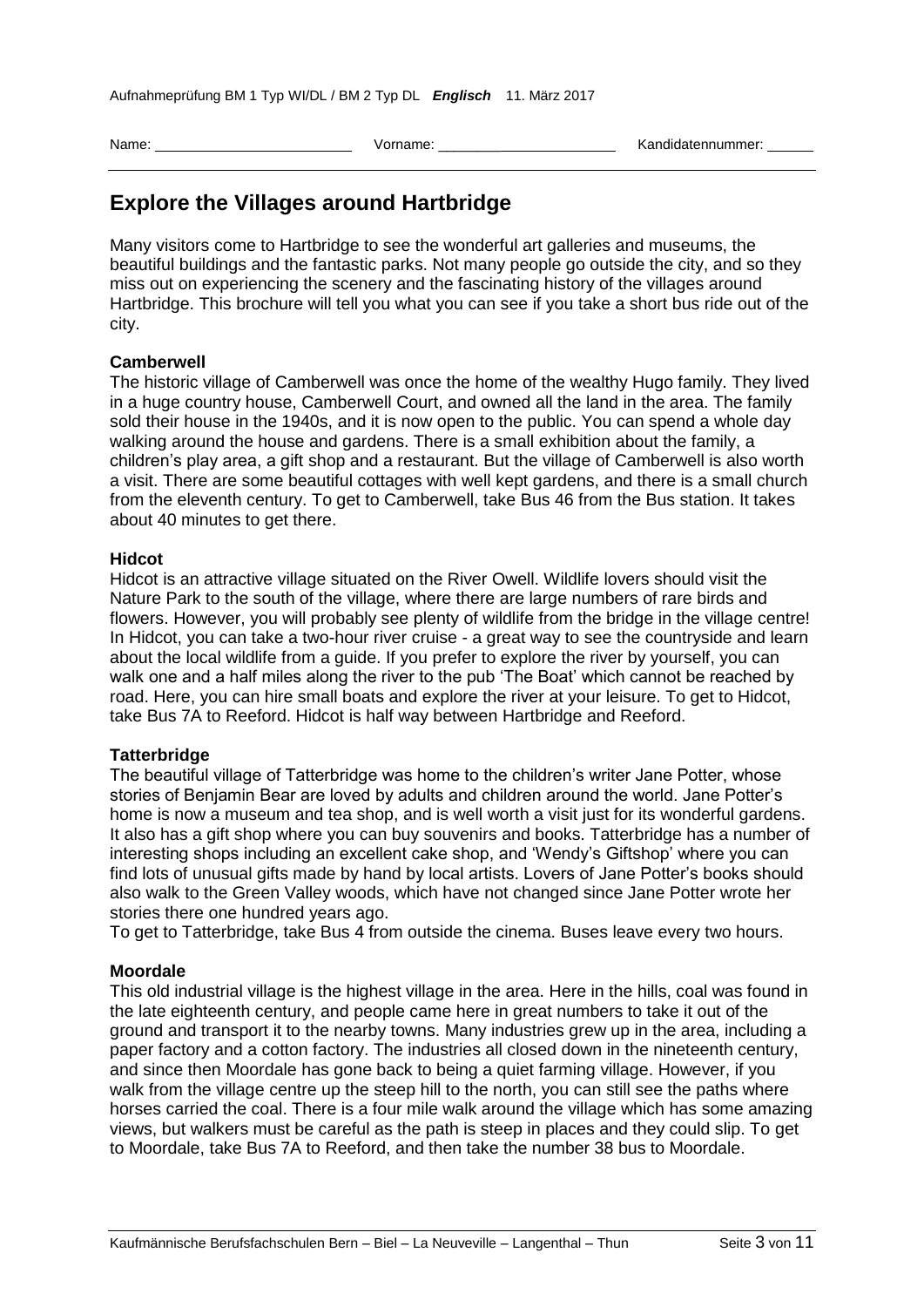| Name | ______ | ----<br>$\sim$ $\sim$ $\sim$<br>че.<br>. |
|------|--------|------------------------------------------|
|      |        |                                          |

#### **B Multiple Choice \_\_\_\_ / 5**

There are 5 questions in this section. Look at the text in each question. What does it say? Circle the correct answer, (A, B or C).

#### **1. Tennis Club**

## **Beginner's classes will now take place on Fridays instead of Mondays, at the same time from 5 pm - 6 pm.**

#### **Advanced classes will take place on Fridays from 6 pm as usual.**

*The message describes a change in …*

|   | the day of the beginner's tennis class.                         |
|---|-----------------------------------------------------------------|
| в | the day of both the beginner's and the advanced tennis classes. |
|   | the time and day of the beginner's tennis class.                |

#### **2. For the school environmental project, please bring your old magazines to school and leave them in the box outside the Geography room.**

*The notice reminds students to …*

| throw away their old magazines.                           |
|-----------------------------------------------------------|
| bring magazines for use at school.                        |
| read old magazines to help them with a geography project. |

#### **3. Not enough people have requested bus transport to the theatre, so you'll have to make your own way there. Make sure you arrive by 7 pm.**

*The message tells people to …*

| A | arrive at the bus stop at 7 pm to go to the theatre.     |
|---|----------------------------------------------------------|
|   | arrive at the theatre at 7 pm using their own transport. |
|   | meet outside the theatre at 7 pm to take the bus home.   |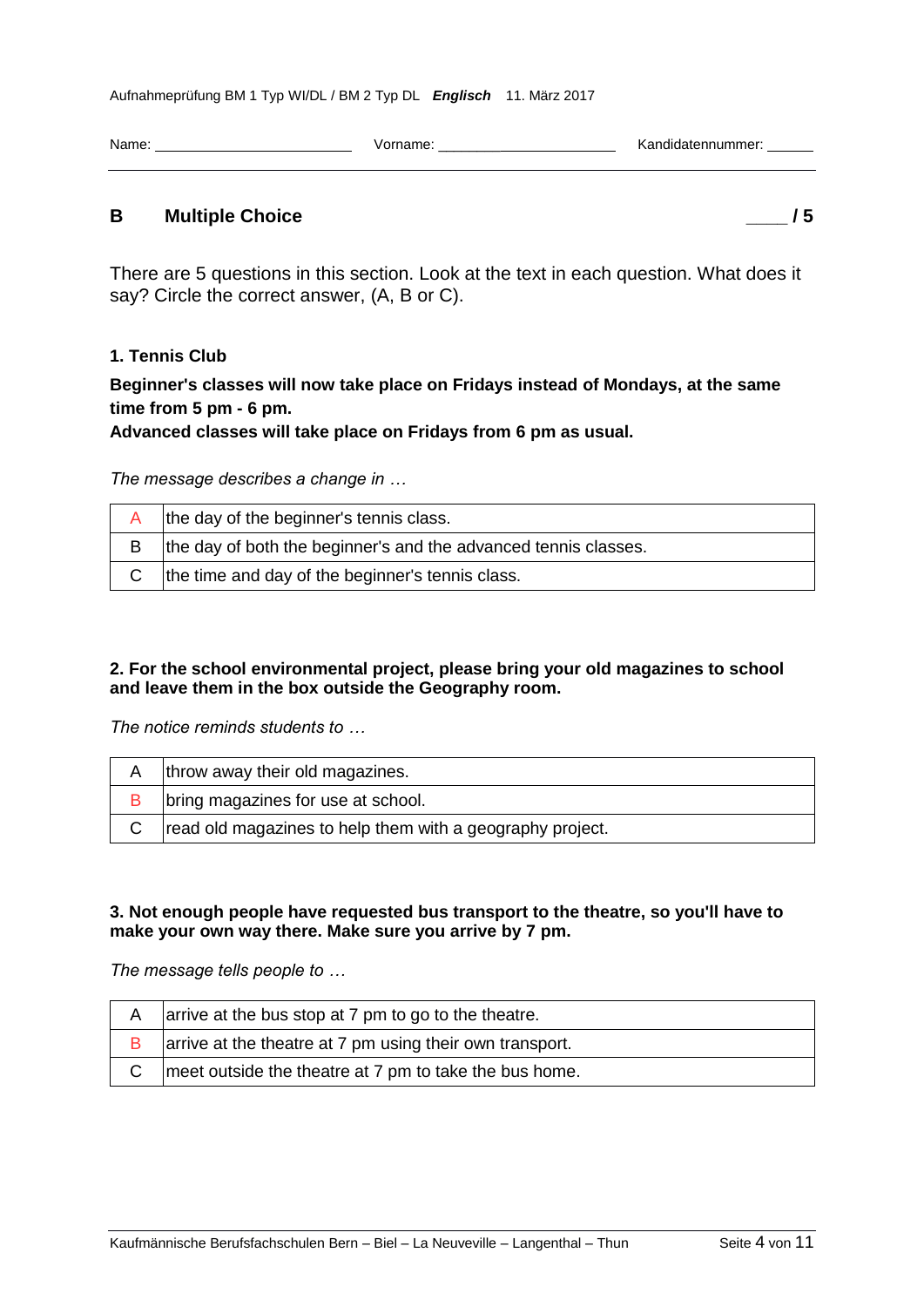Name: Vorname: \_\_\_\_\_\_\_\_ Kandidatennummer:

### **4. Thanks for the information about the health and safety course. Any other time, I'd go. Time off school! But it's my art class that day. I don't want to miss it!**

*Jess writes to her friend to …*

|   | Suggest going on a health and safety course.              |
|---|-----------------------------------------------------------|
| в | Refuse an invitation to go on a health and safety course. |
|   | Accept an invitation to go an a health and safety course. |

#### **5. Dear Lucy,**

#### **I needed a calculator for my homework. I couldn't find mine so I took yours from your bag. Hope you don't mind! I'll give it back to you tomorrow. Love, Tina.**

*Tina wrote to Lucy to …*

| say that she borrowed Lucy's calculator.              |
|-------------------------------------------------------|
| ask if she could borrow her calculator tomorrow.      |
| remind her to take her calculator to school tomorrow. |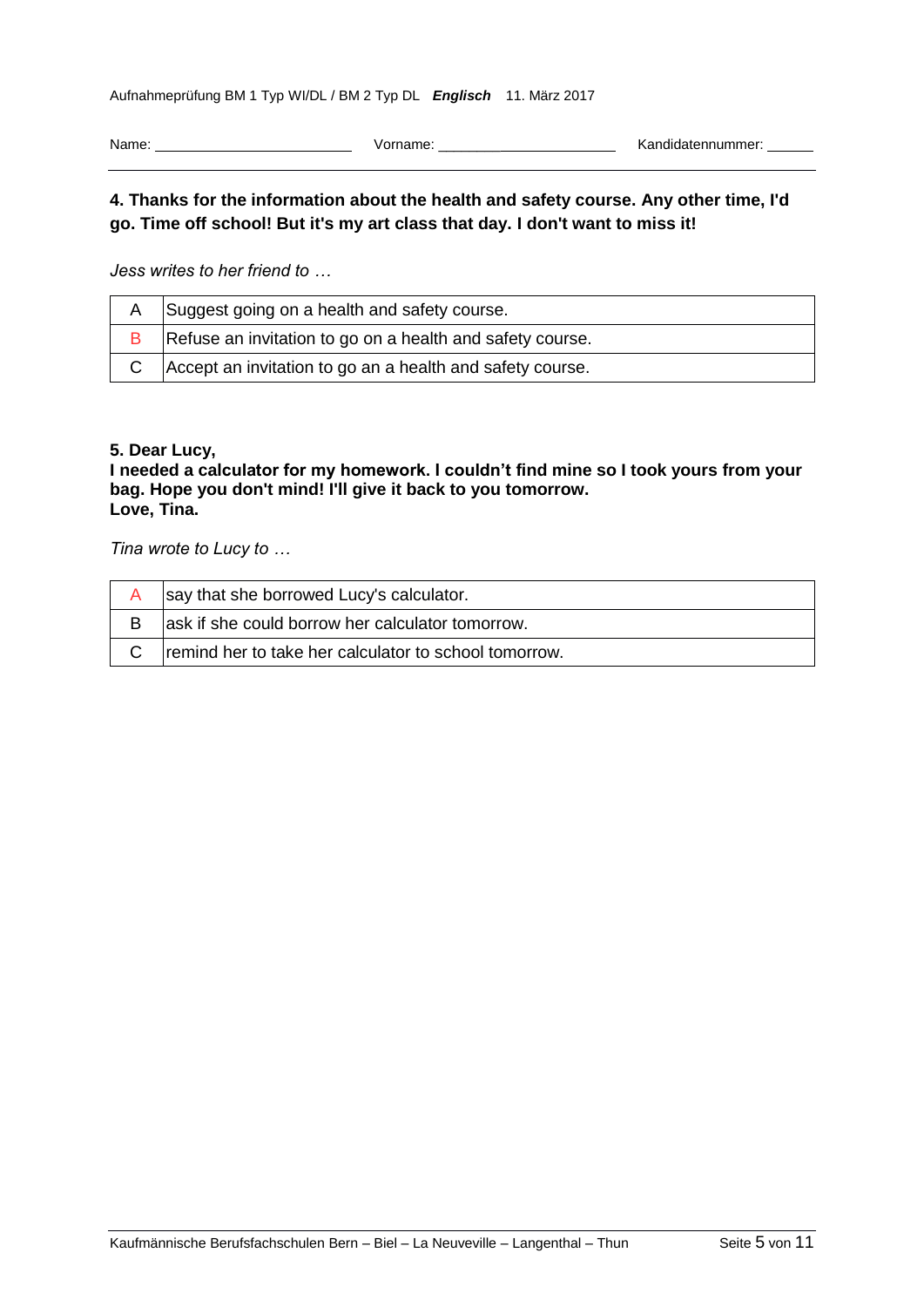|    | 2. Teil: Wortschatz (15 points)                                            |                      | erreichte Punktzahl: _______                                                              |
|----|----------------------------------------------------------------------------|----------------------|-------------------------------------------------------------------------------------------|
|    | Choose the best answer (A, B or C).                                        |                      |                                                                                           |
|    | means that we perform the play with costumes without an audience.          |                      | 1. We can't perform the play before we have a full dress ____________________. That       |
|    | A rehearsal                                                                | <b>B</b> practice    | C stage                                                                                   |
|    |                                                                            |                      | 2. After Jill climbed to the top of the mountain, she felt completely ______B______.      |
|    | A burnt down                                                               | <b>Exhausted B</b>   | <b>C</b> suffered                                                                         |
|    | 3. The <u>C</u> _______C__________ mountain in the world is Mount Everest. |                      |                                                                                           |
|    | A biggest                                                                  | <b>B</b> tallest     | <b>C</b> highest                                                                          |
|    | Internet.                                                                  |                      | 4. Wikipedia is one of the most important information ________________________ on the     |
|    | <b>A</b> sights                                                            | <b>B</b> sites       | C pages                                                                                   |
|    |                                                                            |                      | 5. Michael is a bully. Most of his classmates are a little ______________________ of him. |
|    | A afraid                                                                   | <b>B</b> angry       | C frightening                                                                             |
|    | 6. How much do I _______B____________? I think about 60 kg.                |                      |                                                                                           |
|    | A wait                                                                     | <b>B</b> weigh       | C weight                                                                                  |
|    |                                                                            |                      | 7. If you need medicine for your headache, you should go to the ________________.         |
|    | A chemist's                                                                | <b>B</b> newsagent's | C receptionist's                                                                          |
| 8. |                                                                            |                      | books.                                                                                    |
|    | A lend                                                                     | <b>B</b> buy         | <b>C</b> borrow                                                                           |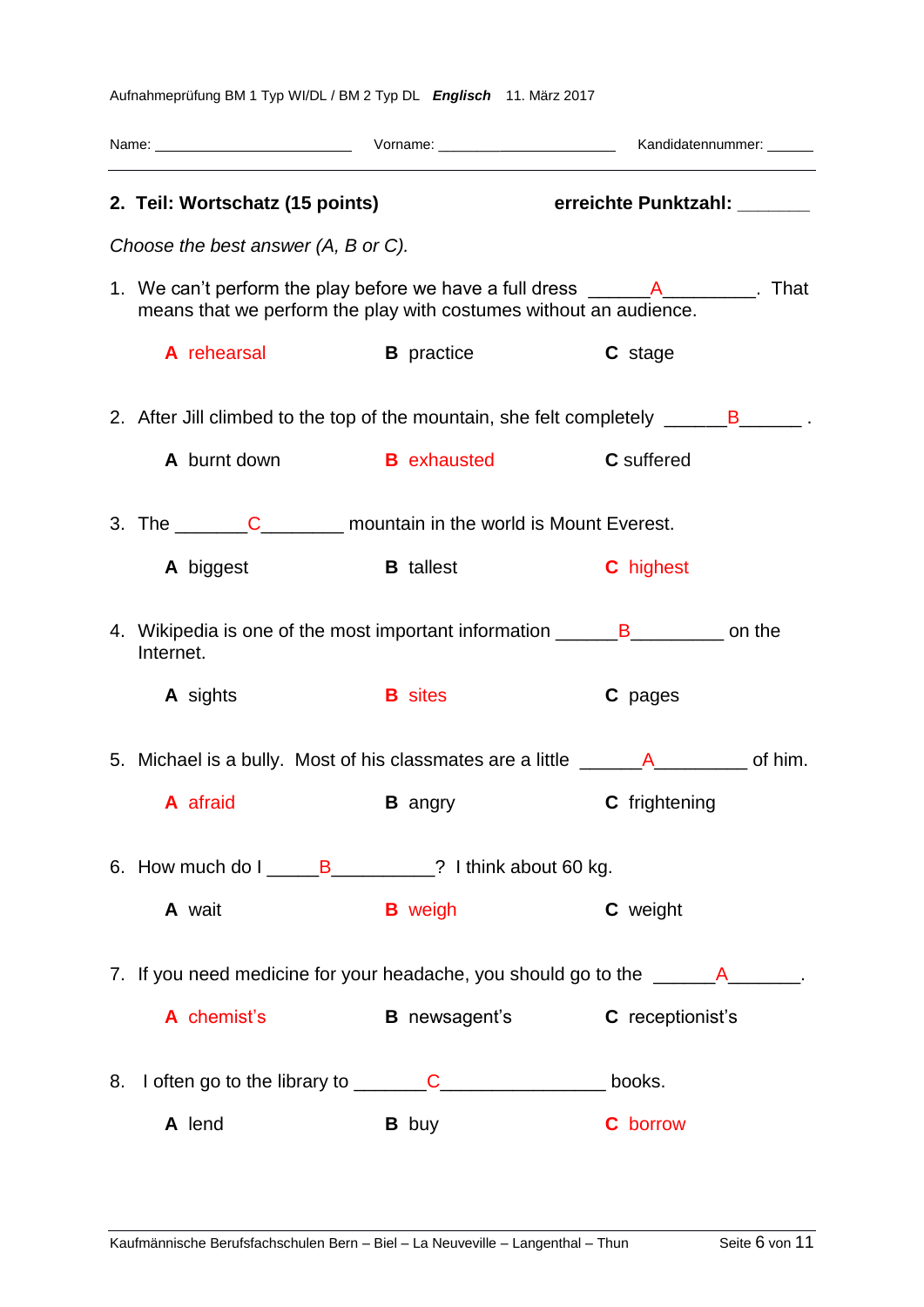| 9. Walk straight down Queen Street and _______C___________ take the third left.                                                                                     |                  |                                       |  |  |
|---------------------------------------------------------------------------------------------------------------------------------------------------------------------|------------------|---------------------------------------|--|--|
| A their                                                                                                                                                             | <b>B</b> than    | <b>C</b> then                         |  |  |
| 10. If we leave now, we can _________________________ the top of the mountain by early<br>afternoon.                                                                |                  |                                       |  |  |
| A get                                                                                                                                                               | <b>B</b> reach   | C realise                             |  |  |
| 11. My birthday falls $\underline{\hspace{1cm}} C$ the 31 <sup>st</sup> of December.                                                                                |                  |                                       |  |  |
| A at                                                                                                                                                                | <b>B</b> with    | C on                                  |  |  |
| 12. In the summer, the city centre is full of $\underline{\hspace{1cm}} C$ $\underline{\hspace{1cm}} C$ . For example,<br>there are lots of jugglers and musicians. |                  |                                       |  |  |
| <b>A</b> muggers                                                                                                                                                    |                  | <b>B</b> pickpockets <b>C</b> buskers |  |  |
| 13. I've decided to ______C______________ my bike to school.                                                                                                        |                  |                                       |  |  |
| A drive                                                                                                                                                             | <b>B</b> go with | C ride                                |  |  |
| 14. B_______________________ I cut my finger!                                                                                                                       |                  |                                       |  |  |
| A Hey! B Ow!                                                                                                                                                        |                  | C Oh!                                 |  |  |
| 15. Shakespeare's B_________ was in 1616.                                                                                                                           |                  |                                       |  |  |
| A dead                                                                                                                                                              | <b>B</b> death   | C died                                |  |  |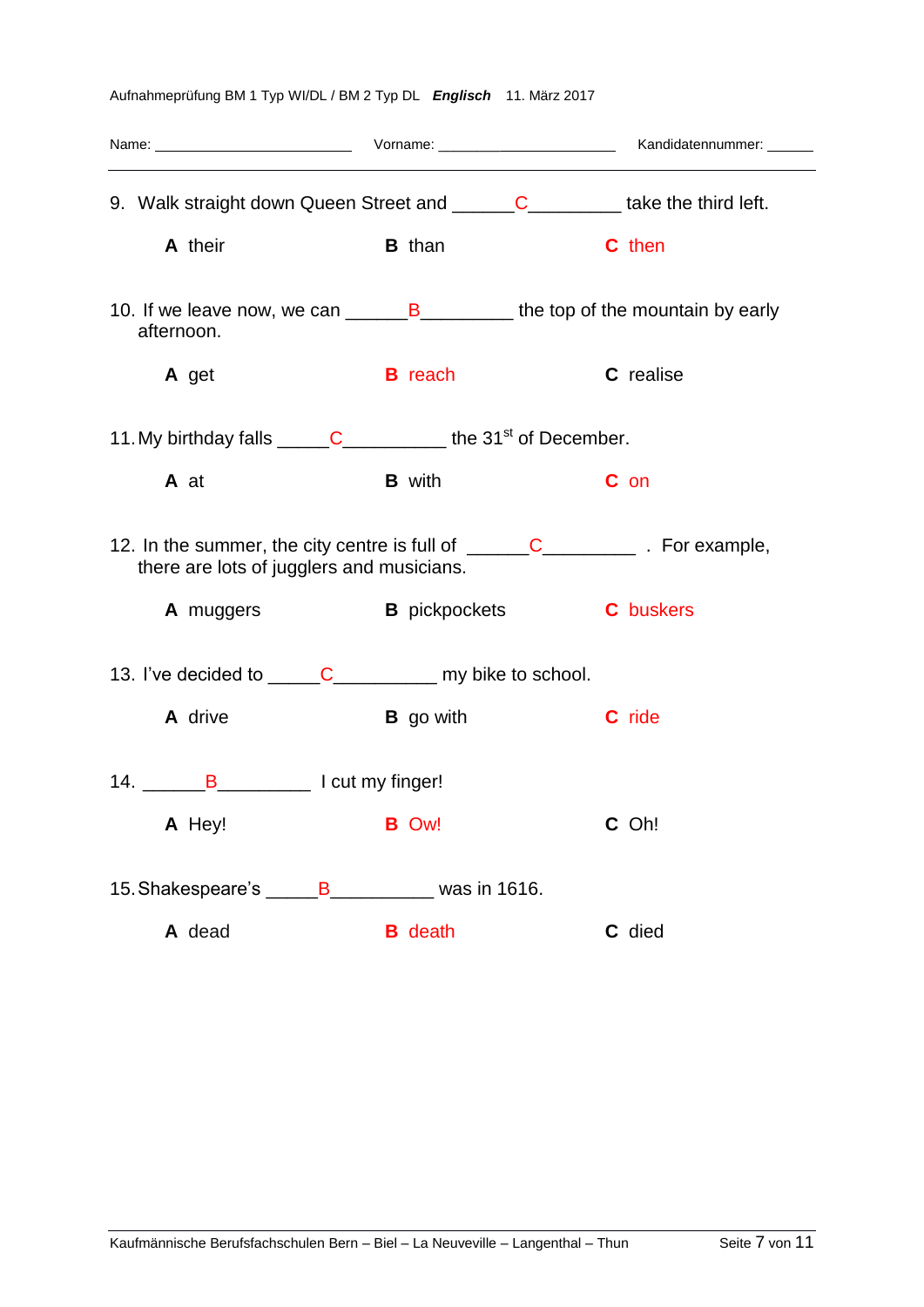| Name: | √orname: | sandir"<br>ummer: |
|-------|----------|-------------------|
|       |          |                   |
|       |          |                   |

# **3. Teil: Grammatik (15 points) erreichte Punktzahl: \_\_\_\_\_\_\_**

**A. Tenses** \_\_\_\_ / **12**

*Fill in each gap with the most suitable tense of the verb in brackets.*

*N.B.: Both contracted forms and long forms (e.g. I'll or I will) should be counted as correct.*

- 1. Your teacher: What **(a)** \_\_\_does your dad do\_\_\_\_\_\_\_\_\_\_\_\_\_ *(your dad / do)?* You: He's a banker.
- 2. Peter: Hi Jane! I **(b)** \_\_\_\_didn't see your cousin Barbara\_\_\_\_\_\_ *(your cousin Barbara / not / see)* at the party last Friday. Jane: That's because she **(c)** \_\_\_\_\_is sailing / has been sailing (sail) around the world in her family's yacht. They'll be back home in August.
- 3. I'm so sorry I forgot your birthday. I promise I **(d)** \_\_\_will never let / am never going to let\_\_\_ *(never / let)* you down again.
- 4. Bill and Till **(e)** \_\_\_\_\_\_were waiting\_\_\_ *(wait)* for the bus when a car crashed into a restaurant across the road.
- 5. Do you think computers **(f)** \_\_\_will replace / are going to replace\_\_\_\_ *(replace)* teachers one day?
- 6. Betty's best friend: Your teeth look terrible! Betty: Hmm. You're right. I think I **(g)** \_\_\_\_will see\_\_\_\_ *(see)* the dentist about them.
- 7. Bill: Why didn't you join us for dinner? Karin: I couldn't come. At 8 pm I **(h)** \_\_\_was helping\_\_\_ *(help)* my little brother study for his maths exam.
- 8. Your aunt: How often **(i)** \_\_\_\_do your parents go\_\_\_\_\_ *(your parents / go)* dancing? You: About once a month or so.
- 9. Your little brother: Hi, could you help me with this maths homework? You: Sure, I **(j)** \_\_*am not doing*\_\_ *(not / do)* anything at the moment. Let's take a look.
- 10.Geraldine: On the last day of our holiday, my father **(k)** \_\_\_drove\_\_\_\_\_\_ *(drive)* from Rome to Zurich in four hours. Leyla: That's amazing! But don't you hate **(l)** \_\_\_going / to go\_\_\_ (go) so fast?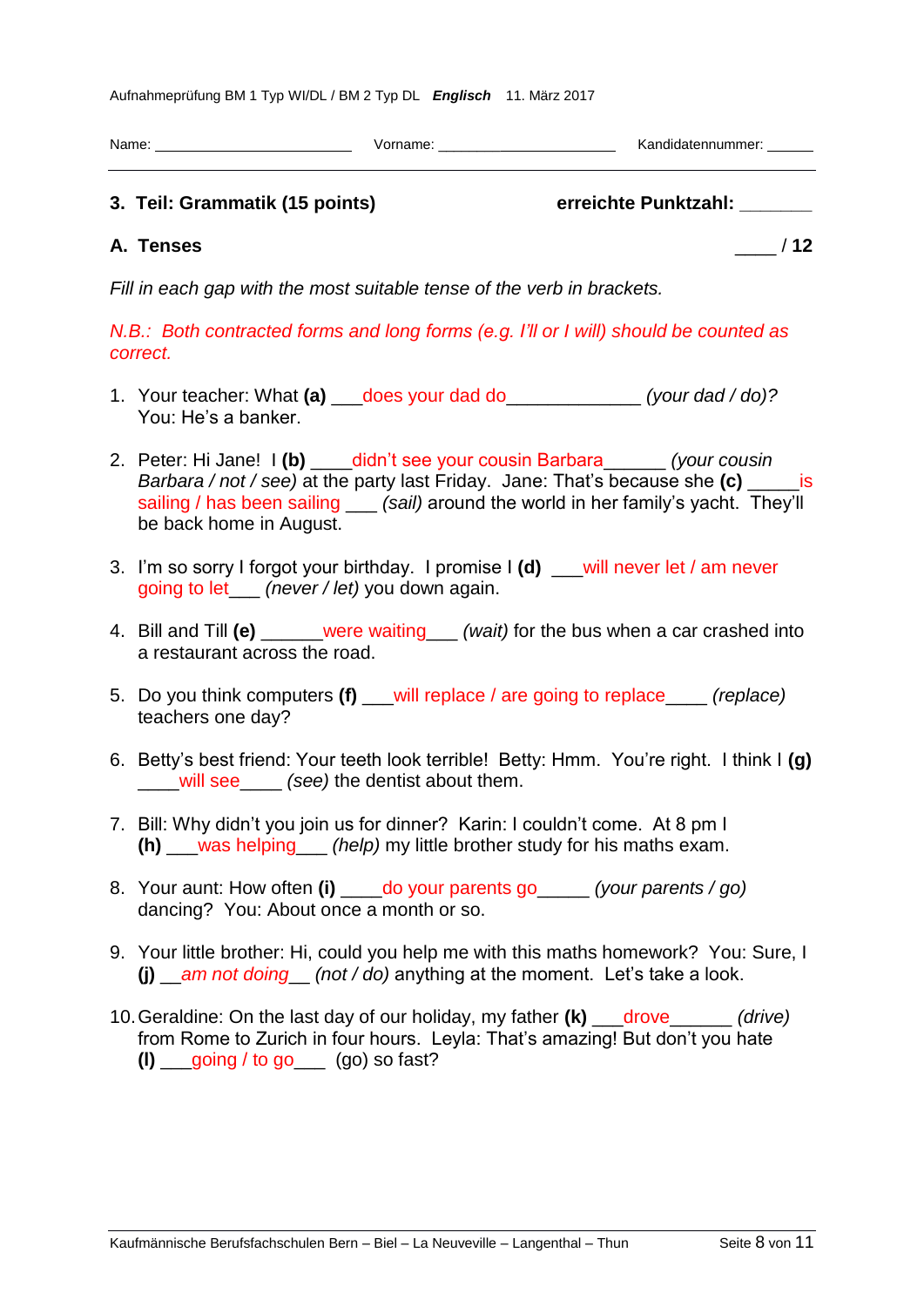| <b>B.</b> Other grammar                                                                                                                         |                |                  |  |
|-------------------------------------------------------------------------------------------------------------------------------------------------|----------------|------------------|--|
| Fill in each gap with the correct answer, (A, B or C).                                                                                          |                | /3               |  |
| 1. Ray started shouting very _______________________.                                                                                           |                |                  |  |
| A angryly                                                                                                                                       | <b>B</b> angry | <b>C</b> angrily |  |
| 2. Joanna is a girl _________________________ knows what she wants out of life.                                                                 |                |                  |  |
| A who                                                                                                                                           | <b>B</b> which | <b>C</b> wich    |  |
| 3. I went to two parties last weekend and they were both boring. But Dick's party<br>was definitely $\underline{\hspace{1cm}} C$ than Howard's. |                |                  |  |
| A worser                                                                                                                                        | <b>B</b> worst | <b>C</b> worse   |  |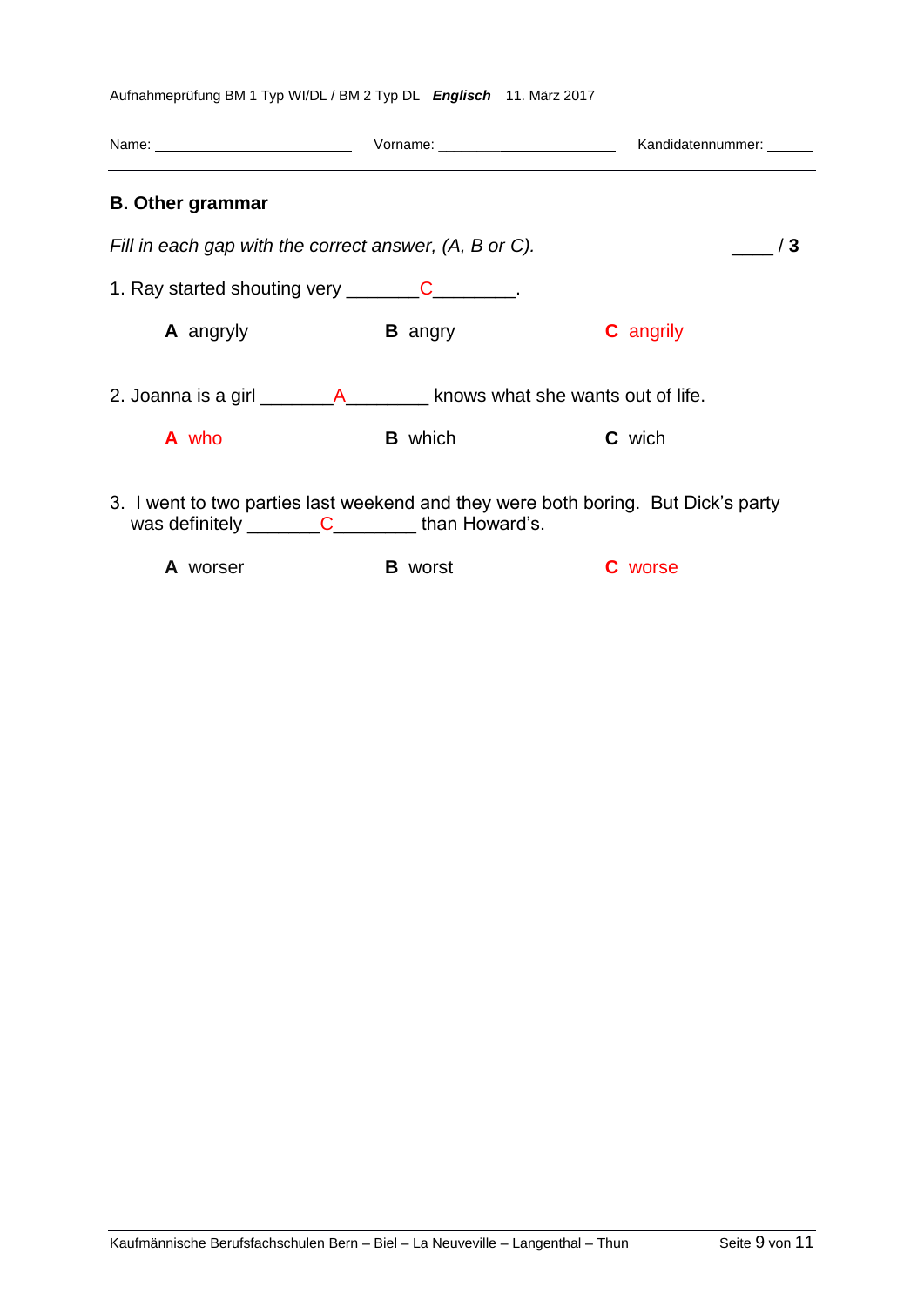| <b>Name</b> | .<br>_____ | $ -$<br>---<br>__ |
|-------------|------------|-------------------|
|             |            |                   |

#### **4. Teil: Textproduktion (15 points) erreichte Punktzahl: \_\_\_\_\_\_\_**

Your cousin Allison lives in Scotland. She has invited you to her 16th birthday on 10 April. She has also asked if you would like to spend a few days after the party with her and her family.

Write an email to Allison and thank her for her invitation. Tell her that you would love to come and that it is possible for you to spend a week in Scotland. Also ask about the following :

- where and when to meet ?

- birthday present ?
- the weather in April ?

Write a complete email to your cousin Allison in **80 – 100 words**. Do not write any addresses. Do not copy from the task.

| Text production:             |          |
|------------------------------|----------|
| Content                      | $/6$ pts |
| Register/Format/Organisation | $/3$ pts |
| Grammar                      | $/3$ pts |
| Vocabulary                   | / 3 pts  |